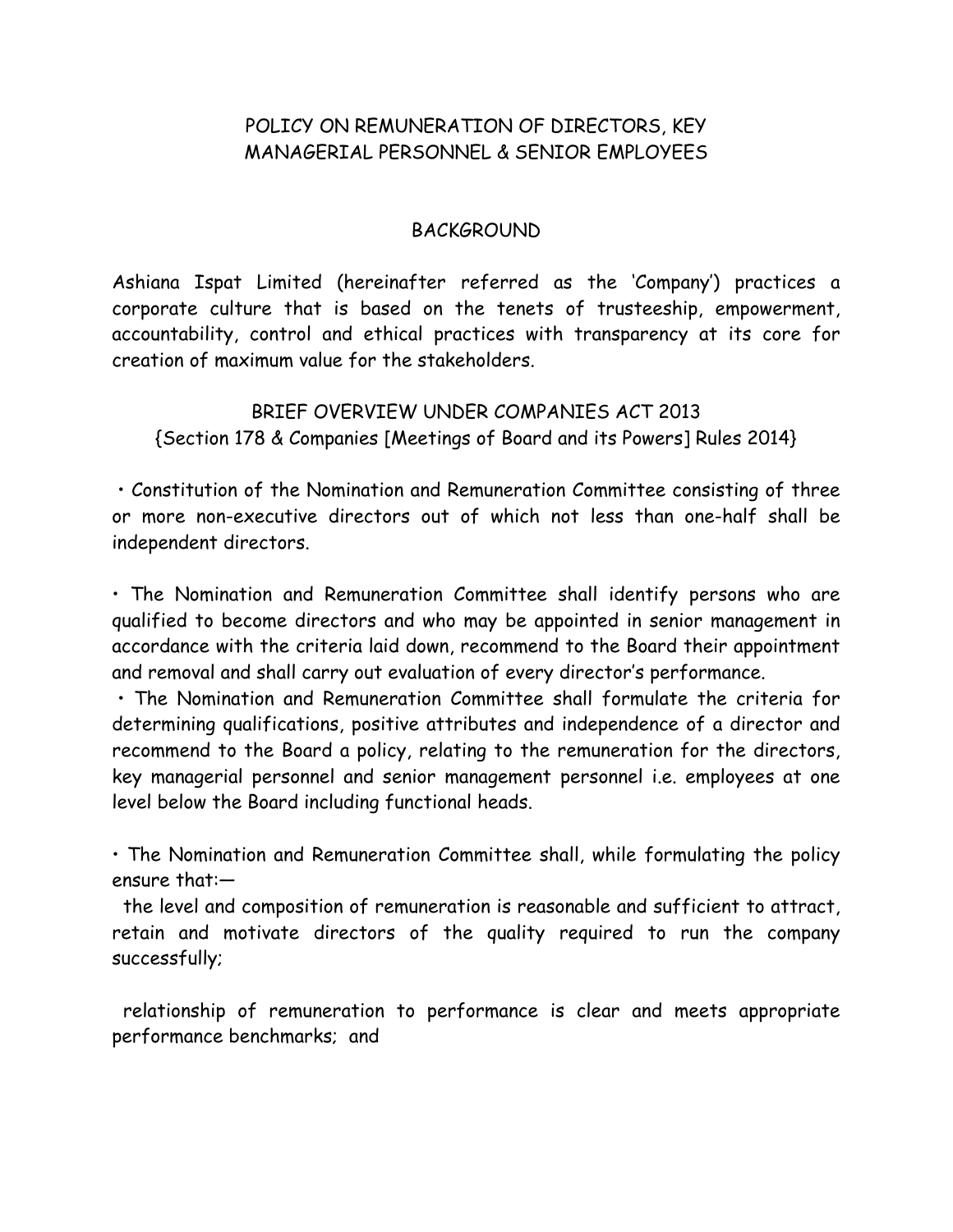remuneration to directors, key managerial personnel and senior management involves a balance between fixed and incentive pay reflecting short and long-term performance objectives appropriate to the working of the company and its goals.

• Such policy shall be disclosed in the Board's report.

### BRIEF OVERVIEW OF THE REVISED CLAUSE 49 OF LISTING AGREEMENT

IV. Nomination and Remuneration Committee

A. The company shall set up a Nomination and Remuneration committee which shall comprise at least three directors, all of whom shall be non-executive directors and at least half shall be independent. Chairman of the committee shall be an independent director.

B. The role of the committee shall, inter-alia, include the following:

Formulation of the criteria for determining qualifications, positive attributes and independence of a director and recommend to the Board a policy, relating to the remuneration of the directors, key managerial personnel and other employees;

\* Formulation of criteria for evaluation of Independent Directors and the Board;

\* Devising a policy on Board diversity;

\* Identifying persons who are qualified to become directors and who may be appointed in senior management in accordance with the criteria laid down, and recommend to the Board their appointment and removal. The company shall disclose the remuneration policy and the evaluation criteria in its Annual Report.

PRESENT POSITION OF DIRECTORS & KMP OF THE COMPANY

• The Company has constituted a Nomination and Remuneration Committee of the Board of Directors (Board).

• At present there are total ten directors on the Board of which five (5) are Non-Executive and Independent, one is nonexecutive Director and the remaining four (4) are Executive Director.

• Key Managerial Personnel (KMP) consists of Managing Director (MD), whole timw Director (WTD) and Company Secretary (CS) who are employees.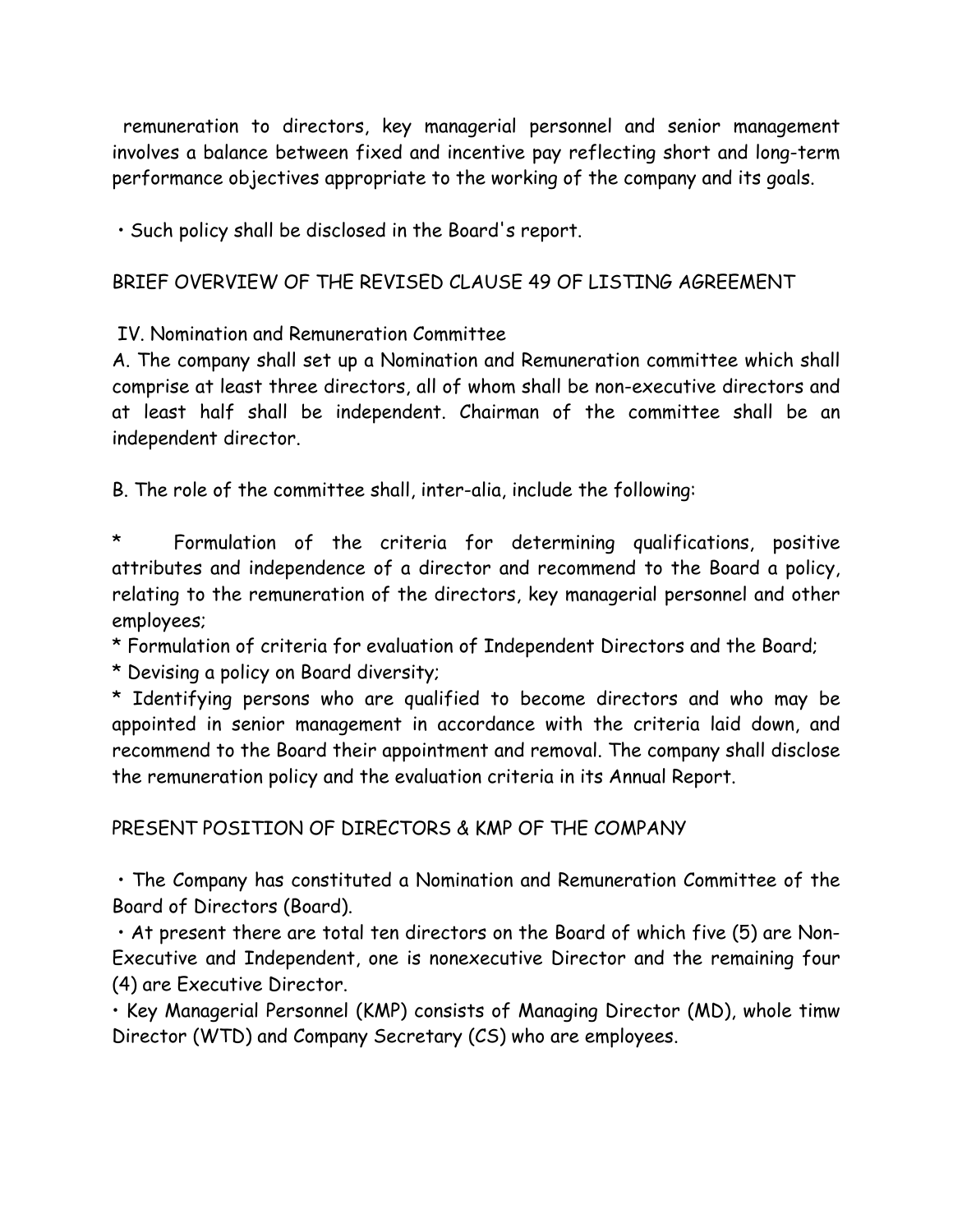### TERMS OF REFERENCE OF NOMINATION AND REMUNERATION COMMITTEE

• Formulate the criteria for determining qualifications, positive attributes and independence of a director and recommend to the Board a policy, relating to the remuneration for the directors, key managerial personnel and other employees.

• Act as Selection and Compensation Committee to evaluate suitability of candidates for various senior positions and determine appropriate compensation package for them. Selection of related persons whether or not holding place of profit in the Company to be carried out strictly on merit and where applicable, be subjected to review by the Audit Committee of and/or the Board with approval at each stage being obtained by disinterested Independent Directors only.

• Identify persons who are qualified to become directors and who may be appointed in senior management in accordance with the criteria laid down, and recommend to the Board their appointment and removal.

• Removal should be strictly in terms of the applicable law/s and in compliance of principles of natural justice.

• Formulation of criteria for evaluation of Independent Directors and the Board. • Devising a policy on the Board diversity.

• Recommend to the Board, remuneration including salary, perquisite and commission to be paid to the Company's Executive Directors on an annual basis or as may be permissible by laws applicable.

• Recommend to the Board, the Sitting Fees payable for attending the meetings of the Board/Committee thereof, and, any other benefits such as Commission, if any, payable to the Non- Executive Directors. Setting the overall Remuneration Policy and other terms of employment of Directors, wherever required.

CRITERIA FOR DETERMINING THE FOLLOWING:-

Qualifications for appointment of Directors (including Independent Directors):

• Persons of eminence, standing and knowledge with significant achievements in business, professions and/or public service.

• Their financial or business literacy/skills.

• Their experience in Printing Board Industry.

• Appropriate other qualification/experience to meet the objectives of the Company.

• As per the applicable provisions of Companies Act 2013, Rules made thereunder and Clause 49 of Listing Agreement. The Nomination and Remuneration Committee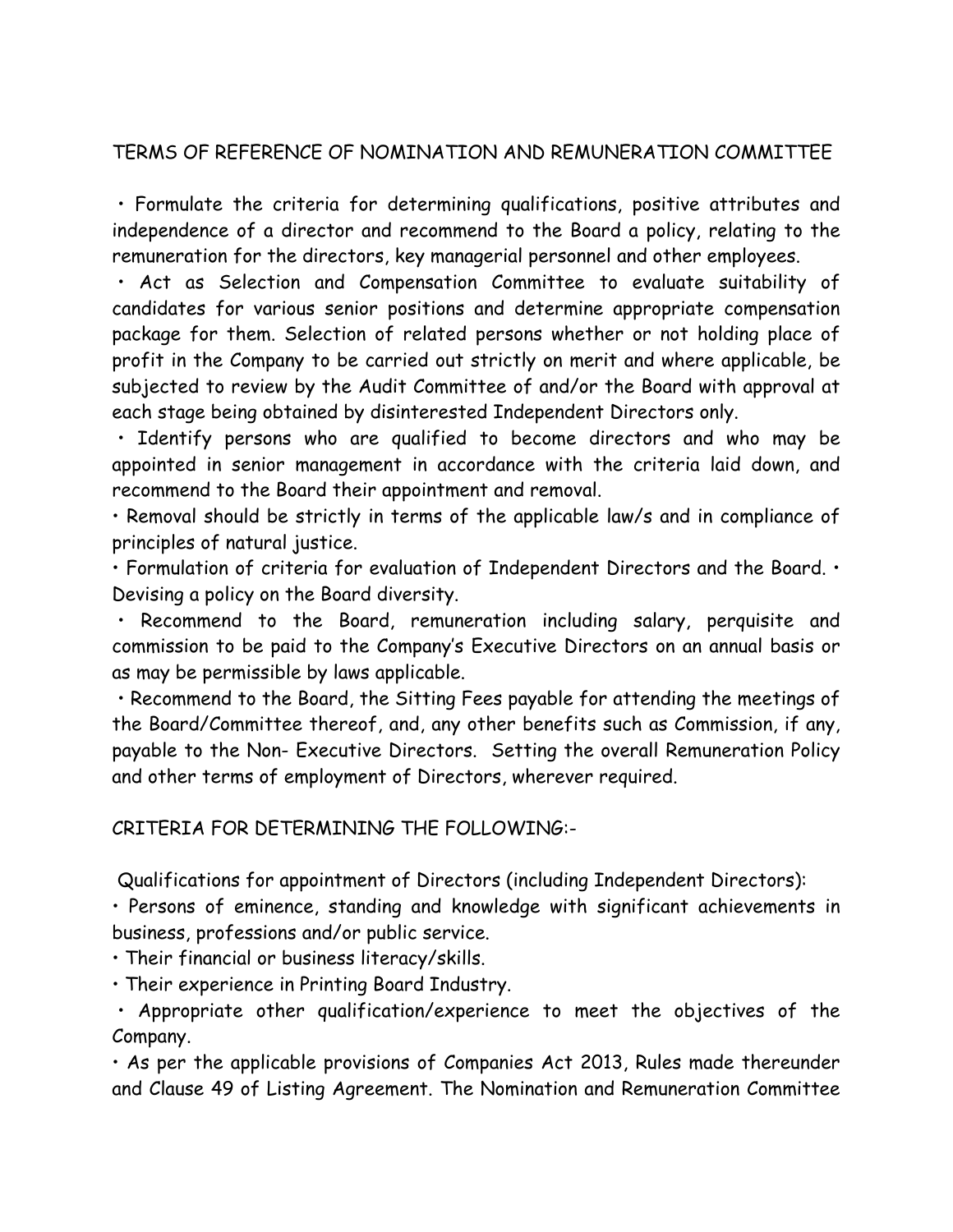shall have discretion to consider and fix any other criteria or norms for selection of the most suitable candidate/s.

Positive attributes of Directors (including Independent Directors):

• Directors are to demonstrate integrity, credibility, trustworthiness, ability to handle conflict constructively, and the willingness to address issues proactively.

• Actively update their knowledge and skills with the latest developments in the Printed Circuit Board Industry, market conditions and applicable legal provisions.

• Willingness to devote sufficient time and attention to the Company's business and discharge their responsibilities

• To assist in bringing independent judgment to bear on the Board's deliberations especially on issues of strategy, performance, risk management, resources, key appointments and standards of conduct.

• Ability to develop a good working relationship with other Board members and contribute to the Board's working relationship with the senior management of the Company.

• To act within their authority, assist in protecting the legitimate interests of the Company, its shareholders and employees.

• Independent Directors to meet the requirements of the Companies Act, 2013 read with the Rules made thereunder and Clause 49 of the Listing Agreement as amended from time to time.

Criteria for appointment of KMP/Senior Management:

• To possess the required qualifications, experience, skills & expertise to effectively discharge their duties and responsibilities.

• To practice and encourage professionalism and transparent working environment.

• To build teams and carry the team members along for achieving the goals/objectives and corporate mission.

• To adhere strictly to code of conduct

# POLICY RELATING TO REMUNERATION OF DIRECTORS, KMP & SENIOR MANAGEMENT PERSONNEL:

• To ensure that the level and components of remuneration is reasonable and sufficient to attract, retain and motivate Directors, KMP and other employees of the quality required to run the Company successfully.